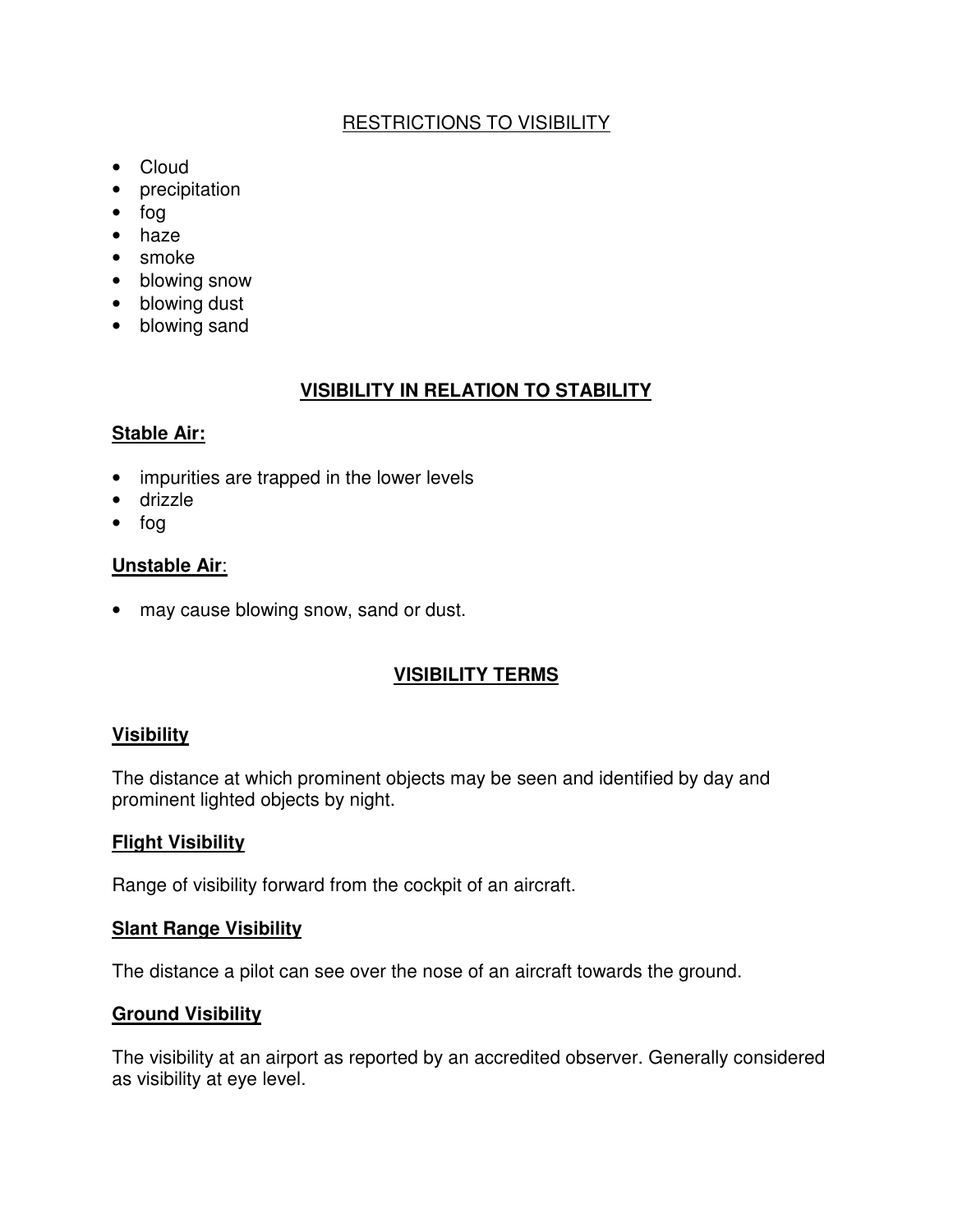#### **Prevailing Visibility**

The distance at which objects of known distance are visible over at least half of the horizon.

#### **Runway Visual Range**

A mechanical device measuring changes in light intensity to estimate the visibility near the touch down point or mid point of a runway.

# **ICING**

In temperatures at or below freezing, supercooled water droplets may strike your aircraft and freeze. This is known as icing. Dangerous icing can occur in cloud, freezing rain or freezing drizzle.

## **TYPES OF ICING**:

#### **Frozen Dew**

- Sometimes dew will form on an aircraft parked outside at night. If the aircraft skin temperature falls below freezing this dew will freeze
- Must be removed before take-off

## **Hoar Frost**

- A white, feathery, crystalline formation that covers the entire surface of the aircraft
- Forms by sublimation on cold clear nights
- Must be removed before take-off since it can increase stall speed and reduce lift
- Can form in clear air when a cold aircraft enters warmer, damper air during a steep descent
- May obscure vision by coating the windshield